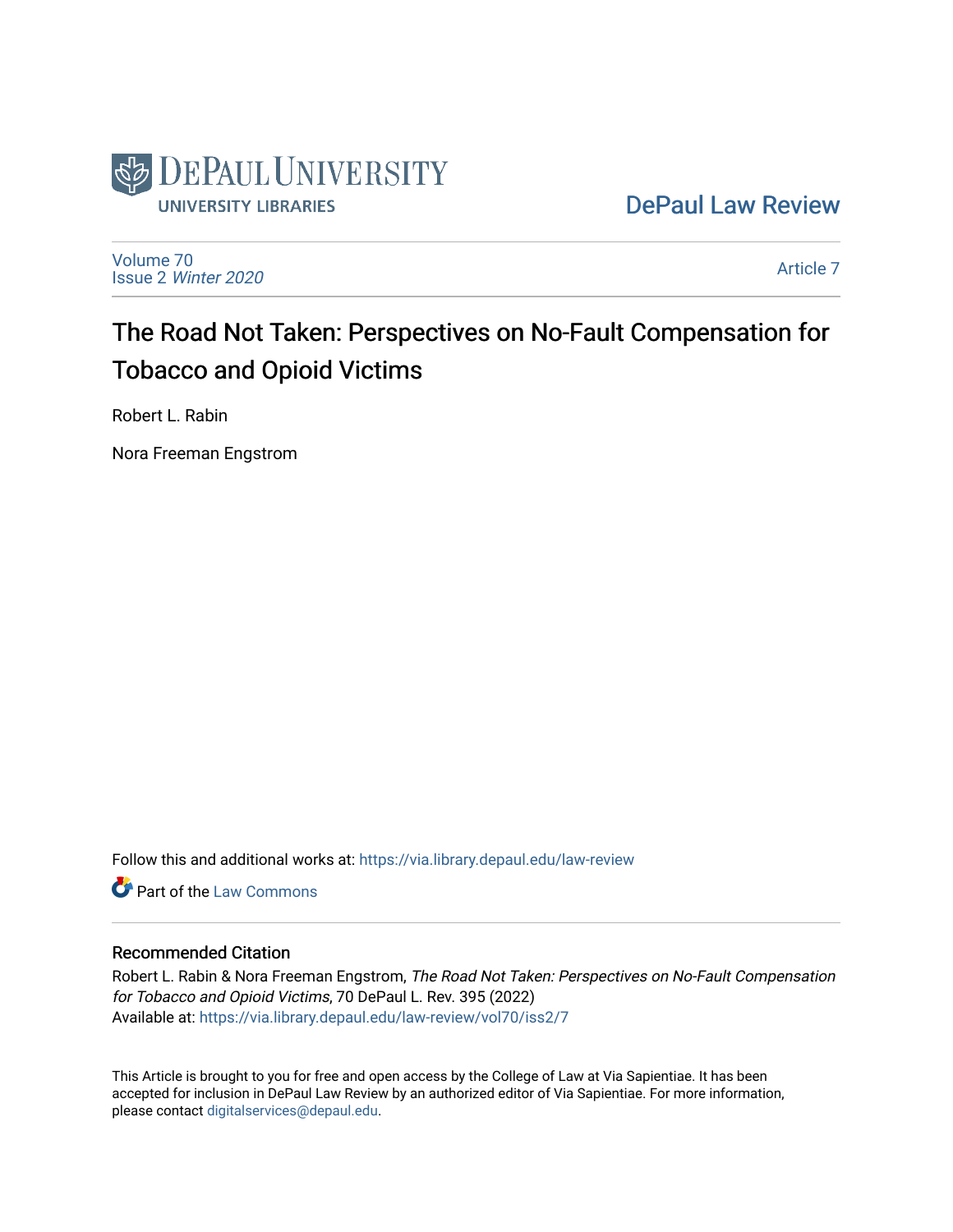## **THE ROAD NOT TAKEN: PERSPECTIVES ON NO-FAULT COMPENSATION FOR TOBACCO AND OPIOID VICTIMS**

### *Robert L. Rabin*1 *and Nora Freeman Engstrom*<sup>2</sup>

Cigarettes and prescription painkillers have killed millions of Americans and diminished the lives of tens of millions more. This wreckage has generated waves of prolonged litigation—and, in fact, the evolution of this litigation has been strikingly similar. In both tobacco and in opioids, lawsuits were initially filed by individual victims of defendants' tortious conduct. But in both instances, one-off suits saw virtually no success, foundering on vast resource disparities and a widespread perception that plaintiffs (smokers on the one hand, "addicts" on the other) were partly or mostly to blame. In time, plaintiffs adapted. States and cities took the reins, and these public actors initiated their own suits. This handoff (from private plaintiffs to public ones) succeeded in many respects. But it relegated individual victims to the sidelines and—crucially—consigned their quest for compensation to the back burner.

In this Essay, we zero in on this compensation question. We explore the fact compensatory claims got pushed aside and note that these claims have generally remained on the periphery. We further observe that, after the tort system left individual victims conspicuously emptyhanded, support might have coalesced around the creation of a nofault compensation scheme for tobacco or opioid-related harms. Yet, discussion of such a scheme has been quiet—and concrete action toward the creation of such a system has been notably non-existent. Why? We chalk this omission up to three stubborn realities. First, the will and capacity to strike a political compromise of this magnitude is lacking. Second, existing no-fault schemes have mixed scorecards, at best. And third, both tobacco and opioid victims pose particular challenges, as a perception that these individuals have contributed to their own harm has undermined any prospect of compensation through a

<sup>1.</sup> A. Calder Mackay Professor of Law, Stanford Law School

<sup>2.</sup> Professor of Law and Deane F. Johnson Faculty Scholar, Stanford Law School. We are both grateful to Claire Xue for excellent research assistance.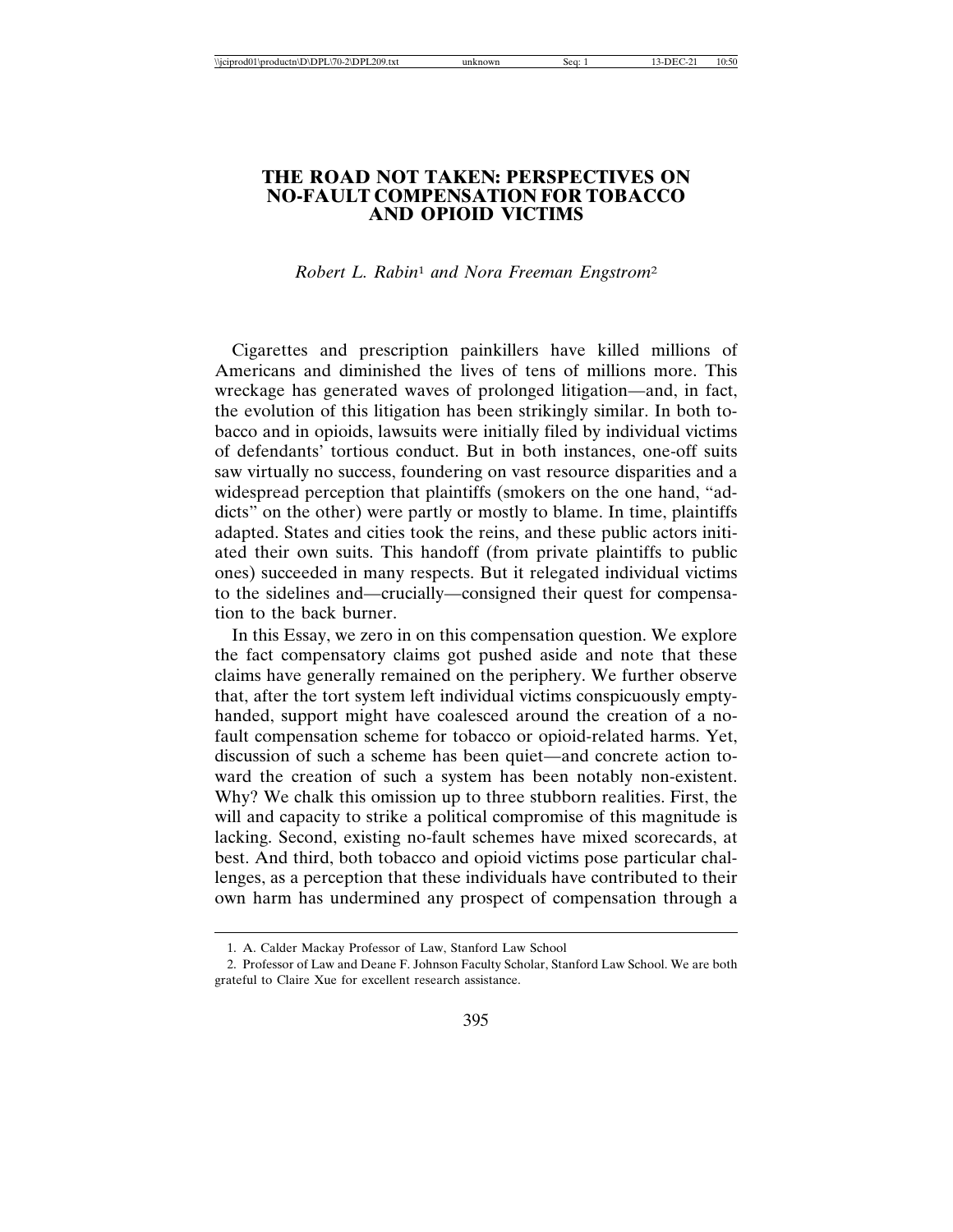no-fault scheme, just as surely as it dimmed plaintiffs' prospects for recovery through tort.

#### I. PRELUDE

Among the most prominent man-made public health disasters in recent times have been those associated with tobacco and opioids use.3 Given the devastation they have wrought and the controversy they have engendered, both products appear, at first blush, to be strong candidates for affording relief to victims through the tort system. After all, both products—cigarettes and prescription painkillers—are highly addictive and were, in their respective heydays, sold in extraordinarily high quantities.4 Both were marketed by well-resourced manufacturers who exaggerated the products' benefits and downplayed their risks.5 Both have imposed an economic toll that runs in the trillions of dollars.6 Both sets of manufacturers profited handsomely from

4. Cigarette consumption in the United States topped out in the late 1950s, by which time nearly half of Americans (sixty-eight percent of men and thirty-two percent of women) had acquired the habit, and American per capita cigarette consumption approached nearly four thousand cigarettes per person per year, roughly half a pack per day for every adult American. Nora Freeman Engstrom & Robert L. Rabin, *Pursuing Public Health Through Litigation*, 73 STAN. L. REV. 285, 292 (2021). In recent years, smoking rates have dropped sharply, but still, approximately fourteen percent of adults—one in seven—smoke cigarettes. *Id.* at 289. Prescription opioids, meanwhile, reached their peak in 2010, when an astounding 81.2 opioid prescriptions were filled per 100 persons per year. *Id.* at 325.

5. One difference, of course, is that, in the tobacco context, the ads were aimed at smokers; in the opioid context, the advertisements were aimed chiefly at physicians. For the extraordinarily aggressive marketing of cigarettes, see Frank J. Chaloupka et al., *Policy Levers for the Control of Tobacco Consumption*, 90 Ky. L.J. 1009, 1033 (2001). For opioid marketing, see GENERAL Ac-COUNTING OFFICE, GAO-04-110, PRESCRIPTION DRUGS: OXYCONTIN ABUSE AND DIVERSION AND EFFORTS TO ADDRESS THE PROBLEM 17 (2003).

6. A 2017 report from the Council of Economic Advisers estimates the economic cost of the opioid crisis exceeds \$500 billion annually, which works out to nearly three percent of the gross domestic product of the United States. COUNCIL ECON. ADVISERS, THE UNDERESTIMATED COST OF THE OPIOID CRISIS 1 (2017). Economic costs associated with tobacco-related disease in 2017 were estimated to be more than \$300 billion, including nearly \$170 billion in direct medical

<sup>3.</sup> Both products have imposed a human toll that is truly staggering: for opioids, 48,000 deaths per year—for tobacco, ten times that many. Based on the most recently published CDC figures, cigarette smoking in the United States accounts for more than 480,000 premature deaths per year. *Tobacco-Related Mortality*, CDC, https://www.cdc.gov/tobacco/data\_statistics/fact\_sheets/ health\_effects/tobacco\_related\_mortality/index.htm (last visited Oct. 17, 2020). Meanwhile, opioids claim some 48,000 Americans annually, dwarfing the carnage caused by both car crashes and gun violence, and recent evidence suggests that opioid deaths may be increasing, in the shadow of COVID-19. *See* Lawrence Scholl et al., *Drug and Opioid-Involved Overdose Deaths— United States, 2013–2017*, 67 CDC MORBIDITY & MORTALITY WKLY. REP. 1419, 1419 (2019); Zoe Rohrich, *Opioid deaths are surging in the pandemic. Here's how treatment is adapting*, PBS NEWS HOUR (Aug. 7, 2020, 4:13 PM) https://www.pbs.org/newshour/health/opioid-deaths-aresurging-in-the-pandemic-heres-how-treatment-is-adapting. For the comparison to car crashes and gun violence, see Nora Freeman Engstrom & Michelle M. Mello, *Litigation is Critical to Opioid Crisis Response*, DAILY J. (Mar. 13, 2019).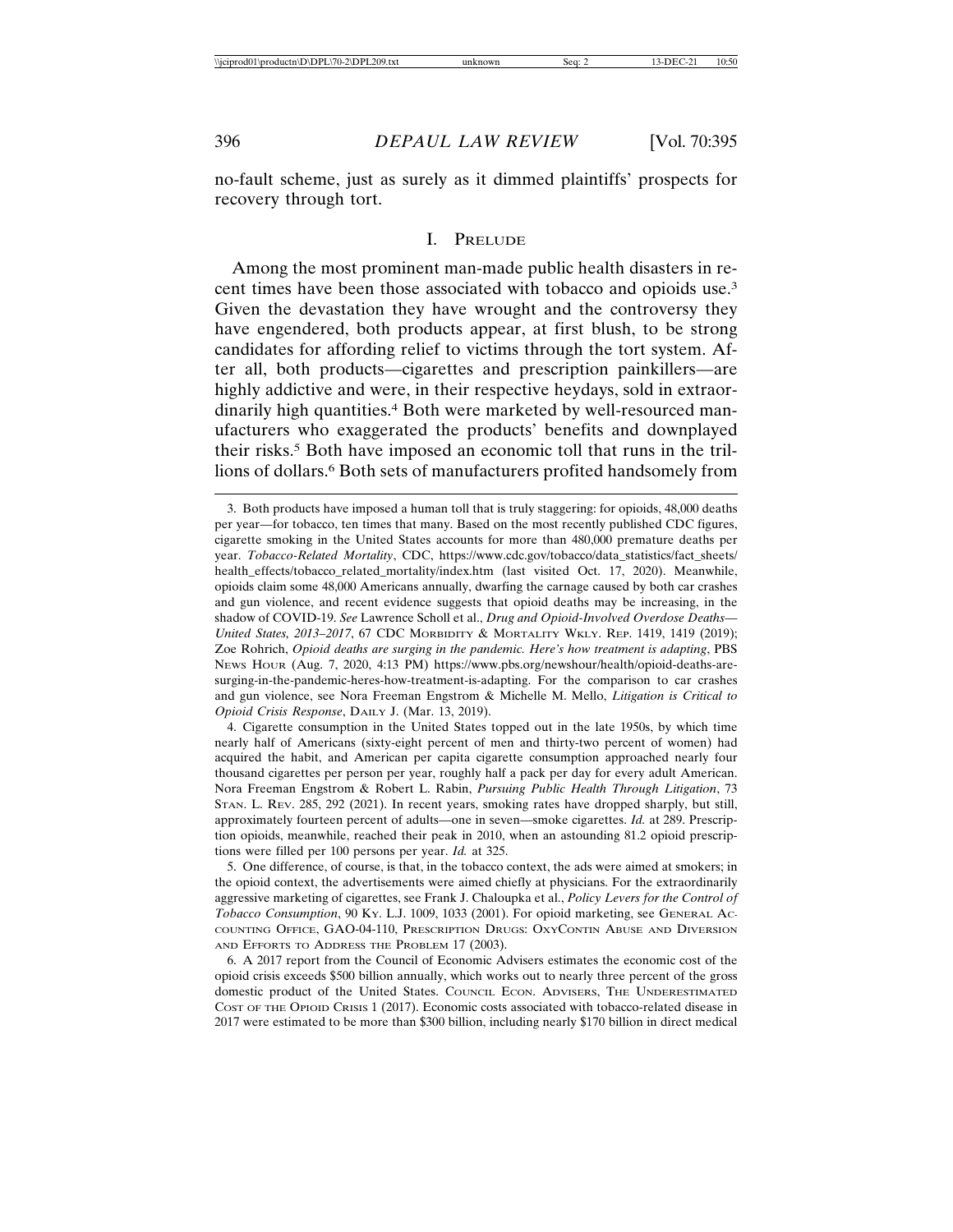the products' sales.7 And, neither has been confined in terms of geography, race, gender, and social class, albeit, for both, the poor and less-educated segments of the population have been hardest hit.8

As might be expected, both products set off waves of individual tort litigation. For cigarettes, starting in 1954, and then for opioids starting in 2001, direct victims (or, in some cases, victims' decedents) filed hundreds of *individual* product liability claims against tobacco and opioid manufacturers, respectively, relying on conventional tort theories. But, in both—somewhat stunningly—these one-off suits saw virtually no success.9 Looming large as obstacles in both scenarios were resource disparities (as plaintiffs struggled when going up against exceedingly well-financed foes), alongside a deeply-rooted perception that the "victims" were not innocent of the risks associated with their conduct.10

7. Though, to be accurate, even in OxyContin's heyday, profits from cigarette sales swamped opioid earnings. Experts estimate that, between 1996 and 2019, OxyContin generated \$35 billion in revenue for Purdue and \$4 billion for the Sacklers. Benjamin Soskis, *Why haven't major institutions cut ties with the Sackler family?*, WASH. POST (Mar. 15, 2019), https://www.washington post.com/outlook/why-havent-major-institutions-cut-ties-with-the-sackler-family/2019/03/15/ 6b06d2ec-4102-11e9-a0d3-1210e58a94cf\_story.html. For the extraordinary profitability of tobacco companies, even today, see Jennifer Maloney & Saabira Chaudhuri, *Against All Odds, the U.S. Tobacco Industry Is Rolling in Money*, WALL ST. J. (Apr. 23, 2017, 1:31 PM), https:// www.wsj.com/articles/u-s-tobacco-industry-rebounds-from-its-near-death-experience-1492968698.

8. For smoker demographics, see *The Health Consequences of Smoking—50 Years of Progress: A Report of the Surgeon General*, U.S. DEP'T OF HEALTH & HUMAN SERVS. 7 (2014) [hereinafter HHS RETROSPECTIVE], which reports: "[V]ery large disparities in tobacco use remain across groups defined by race, ethnicity, educational level, and socioeconomic status and across regions of the country." Likewise, "[l]ower-income individuals, including those on Medicaid and the uninsured, are more likely to misuse opioids and have opioid use disorder than the general U.S. population." Robin Ghertner & Lincoln Groves, *The Opioid Crisis and Economic Opportunity: Geographic and Economic Trends*, ASPE RES. BR., Sept. 11, 2018, at 1.

9. In tobacco, this first wave encompassed somewhere between 275 and 813 claims; none succeeded. Engstrom & Rabin, *supra* note 4, at 295 n.38. In opioids, this first wave encompassed more than 1,400 claims filed on behalf of at least 5,000 victims. Again, with one key exception, plaintiffs saw very little success. *Id.*

10. For more on the public's negative perception of smokers and users of opioids, see *infra* Part II. For how this perception clouded early tobacco litigation, see Robert L. Rabin, *Institutional and Historical Perspectives on Tobacco Tort Liability*, *in* SMOKING POLICY: LAW, POLITICS, AND CULTURE 126–27 (Robert L. Rabin & Stephen D. Sugarman eds., 1993). In the opioid litigation, the wrongful conduct rule fortified this perception. A common law invention, the wrongful conduct rule posits that "a plaintiff cannot maintain a tort action for injuries that are sustained as the direct result of his or her knowing and intentional participation in a criminal act." Greenwald v. Van Handel, 88 A.3d 467, 472 (Conn. 2014) (citing Oden v. Pepsi Cola Bottling Co. of Decatur, Inc., 621 So. 2d 953, 954–55 (Ala. 1993)). While successfully fending off individually-initiated product liability suits concerning OxyContin, Purdue used the wrongful

costs and another \$156 billion in lost productivity. *See* Engstrom & Rabin, *supra* note 4, at 289. If, as above, the value of lives lost is factored in, the economic toll of tobacco use rises dramatically—to more than \$4.5 trillion per year. *Id.*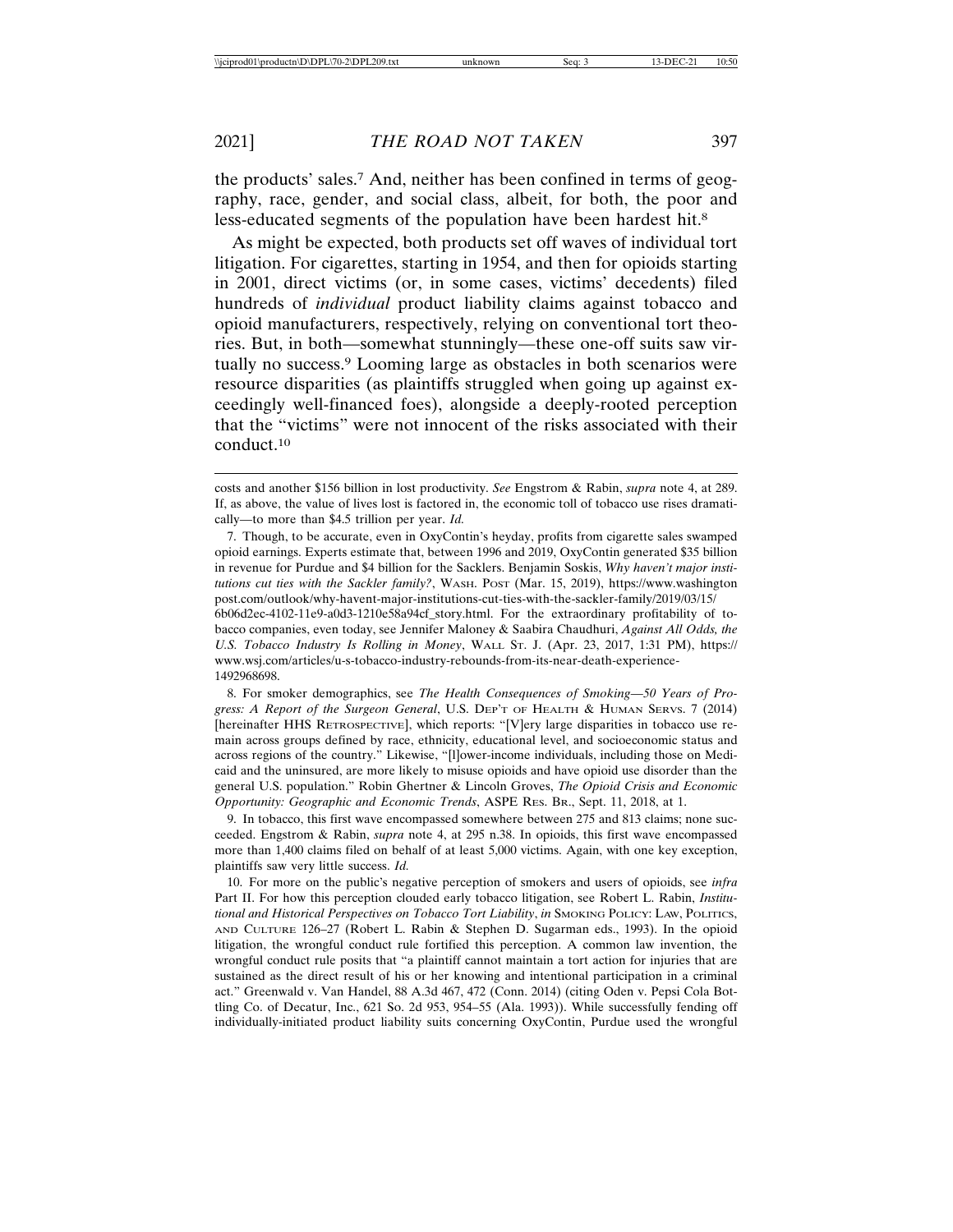Then, in both tobacco and opioids, the litigation underwent a profound metamorphosis. It came to be aggregated, rather than individualized—and deterrence, not individualized compensation, took center stage.

In the case of tobacco, this aggregated litigation moved forward on two fronts: a privately initiated nationwide class action, representing tens of millions of claimants, alongside a government-initiated suit, seeking equitable relief.

The first front, initiated on March 29, 1994, featured *Castano v. American Tobacco*, a putative class action filed on behalf of some ninety million claimants and dubbed "Mother of All Lawsuits."11 Rather than focusing on the staple of conventional personal injury claims (*e.g.*, compensation for medical bills, lost wages, and pain and suffering), *Castano* sought to recoup the costs associated with addiction—smoking cessation treatment, medical monitoring, and research into methods of treatment and cure.12 However, after successfully obtaining class certification from the federal district court in the Eastern District of Louisiana, the Fifth Circuit Court of Appeals reversed, decertifying the class as failing to meet the predominance and superiority requirements of Federal Rule of Civil Procedure 23(b)(3).13

The second front—spearheaded by state attorneys general (AGs) rather than private attorneys (though highly-skilled private attorneys functioned as co-counsel)—was filed almost simultaneously with *Castano* but was far more successful. Initially launched in the state of Mississippi, these public claims were focused not on compensation per se,

12. *See* Engstrom & Rabin, *supra* note 4, at 300.

13. Castano v. Am. Tobacco Co., 160 F.R.D. 544 (E.D. La. 1995), *rev'd*, 84 F.3d 734, 746–49 (5th Cir. 1996). Pursuant to Rule 23(b)(3), a court may certify a class only if "the court finds that the questions of law or fact common to class members predominate over any questions affecting only individual members, and that a class action is superior to other available methods for fairly and efficiently adjudicating the controversy." FED R. CIv. P. 23(b)(3).

conduct rule to its great advantage. *E.g.*, Price v. Purdue Pharma Co., 920 So. 2d 479, 485–86 (Miss. 2006) (holding that "'the wrongful conduct rule' in Mississippi prevents a plaintiff from suing caregivers, pharmacies, and pharmaceutical companies and laboratories for addiction to a controlled substance which he obtained through his own fraud, deception, and subterfuge"); Foister v. Purdue Pharma, L.P., 295 F. Supp. 2d 693, 705 (E.D. Ky. 2003) (relying on the principle to hold that "the seven plaintiffs that procured and used OxyContin illegally may not recover in this action"); *accord* Tug Valley Pharmacy, LLC v. All Plaintiffs Below In Mingo Cty., 773 S.E.2d 627, 639 (W. Va. 2015) (Loughry, J., dissenting) (explaining that "Florida, Iowa, Michigan, Mississippi, and a Kentucky federal court have applied the [wrongful conduct] rule to bar recovery in claims for drug addiction, as in the case at bar").

<sup>11.</sup> For more on *Castano*, see Robert L. Rabin, *The Tobacco Litigation: A Tentative Assessment*, 51 DEPAUL L. REV. 331, 333–34 (2001); Elizabeth J. Cabraser, *The Road Not Taken: Thoughts on the Fifth Circuit's Decertification of the Castano Class*, 24 ALI-ABA 433, 437 (1996). For the ninety million figure, see Engstrom & Rabin, *supra* note 4, at 300.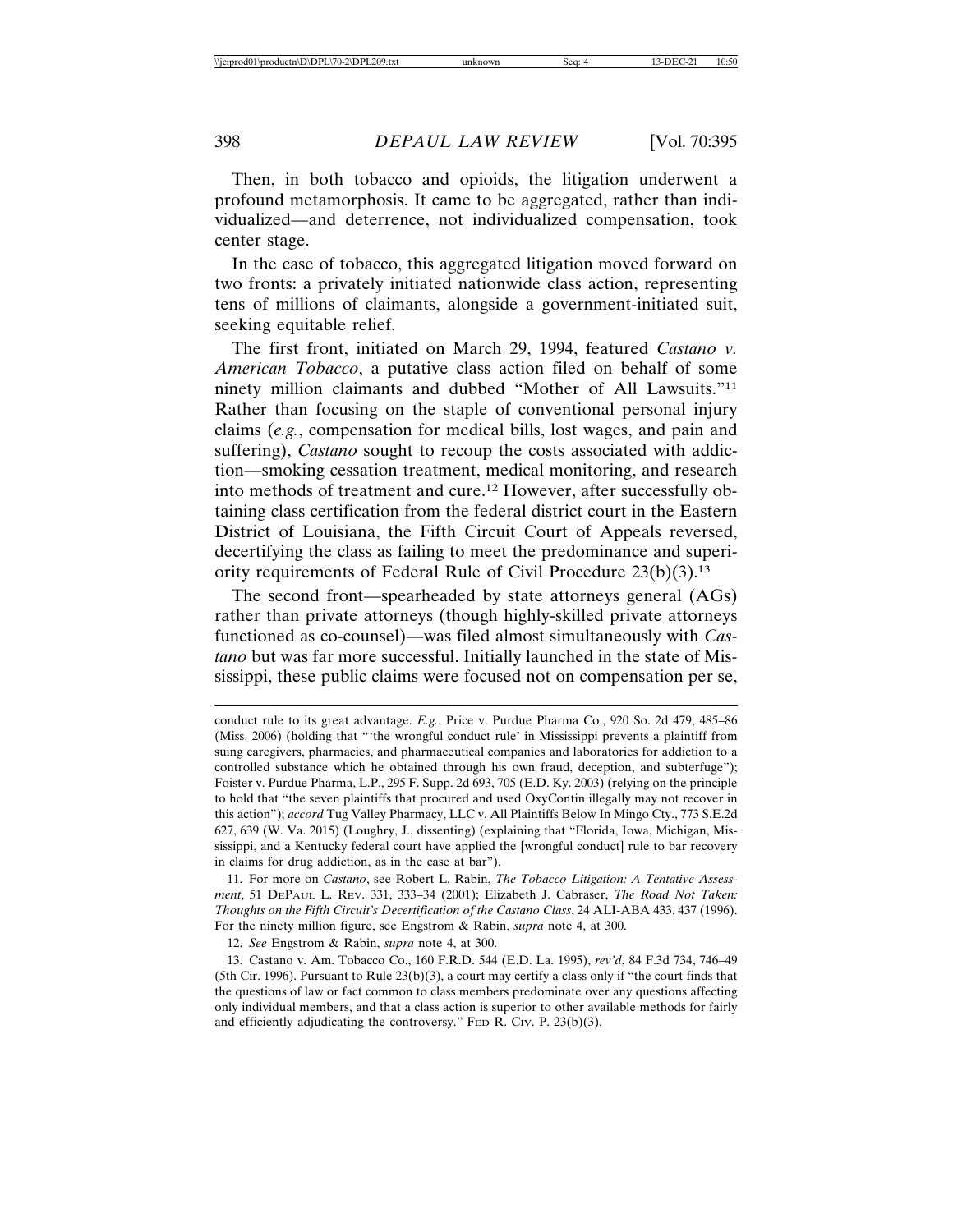but on reimbursement.14 Seeking relief on equitable grounds, the premise of these claims was that the industry's deceptive and misleading conduct constituted a wrong *against the public* as well as against those who actually smoked.<sup>15</sup> By framing the suit this way, Mississippi—and then the many states that ultimately followed in Mississippi's footsteps—thus sought to recover the billions in state funds that they had spent treating sick smokers.

After three years of hard-fought litigation, the states and the major tobacco companies resolved their claims through a settlement—the Master Settlement Agreement (MSA) of 1998.16 The MSA, which remains the largest settlement in U.S. history, remitted to states the staggering sum of \$206 billion to be paid out over twenty years (on top of \$40 billion recovered in an earlier settlement of the Mississippi claim and three other claims) and also included numerous other provisions designed to curb the sale of cigarettes.17 These included advertising restrictions, limits on lobbying activity, the allocation of funds for an aggressive anti-smoking campaign (initially, the American Legacy Foundation, now the Truth Initiative), and expanded public access to previously confidential tobacco company documents.18

In similar fashion, states and cities have come to take center stage in the opioid litigation. These efforts started as far back as 2001, when West Virginia's Attorney General initiated a *parens patriae* action based on Purdue Pharma's promotion and distribution of OxyContin to state residents.19 More recently, a continuing surge of state-initiated claims has been complemented by a widely publicized federal multidistrict (MDL) proceeding before Judge Dan Polster in Ohio. Massive in scope, the MDL consolidates the claims of some 2,700 cities, municipalities, counties, Native American tribes, and hospitals against a

<sup>14.</sup> *See* Engstrom & Rabin, *supra* note 4, at 302–03.

<sup>15.</sup> Rabin, *supra* note 10, at 337; Michael Janofsky, *Mississippi Seeks Damages From Tobacco Companies*, N.Y. TIMES (May 24, 1994), https://www.nytimes.com/1994/05/24/us/mississippiseeks-damages-from-tobacco-companies.html.

<sup>16. 46</sup> STATES AND TERRITORIES APPROVE SETTLEMENT WITH TOBACCO COMPANIES: THE STATES' SETTLEMENT, ANDREWS TOBACCO INDUS. LITIG. REP. 3 (1999).

<sup>17.</sup> Engstrom & Rabin, *supra* note 4, at 305.

<sup>18.</sup> *Id.* at 344. For more on the Truth Initiative and the MSA's document disclosure provisions, see *Our History*, TRUTH INITIATIVE, https://truthinitiative.org/who-we-are/our-history (last accessed Oct. 17, 2020). For a detailed overview, see generally W. KIP VISCUSI, SMOKE-FILLED ROOMS: A POSTMORTEM ON THE TOBACCO DEAL (2002).

<sup>19.</sup> Engstrom & Rabin, *supra* note 4, at 314. West Virginia and Purdue settled the claims for \$10 million. *Id.* Following West Virginia's lead, twenty-six other states and the District of Columbia sued as well; in 2007, these suits were settled for \$19.5 million. *Id.* at 314–15. This wave of litigation with public entities culminated with Purdue's settlement with Kentucky for \$24 million in 2015. *Id.* at 316. During this time, Purdue and its executives also faced—and pled guilty to criminal charges, paying hundreds of millions in penalties. *Id.* at 315.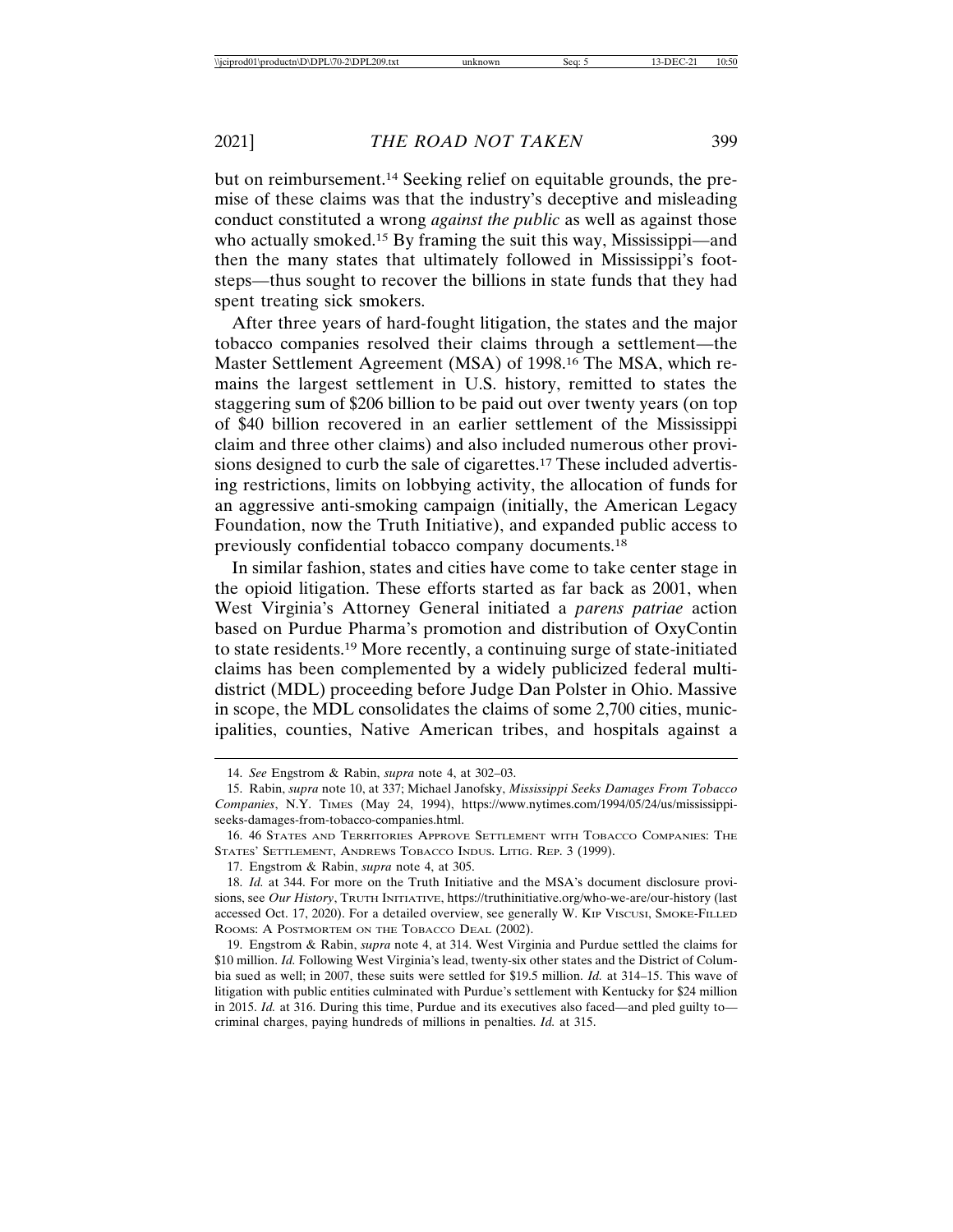range of manufacturers, distributors, and retailers and seeks billions of dollars in economic and injunctive relief.20

As the smoke clears on these aggregation efforts, one feature stands out with special prominence. From a compensation perspective, individual victims—who initiated both litigation episodes and have, at least arguably, borne the brunt of defendants' misconduct—have been lost in the shuffle.

To be sure, when claims filed by public entities succeed, the deterrence aim of tort fares reasonably well; the tobacco and opioid suits initiated by the municipalities and state AGs have, at least partly, caused defendants to internalize the costs of their products. Over the course of public entity suits, tort has also—quite admirably—performed its information-forcing role.21 But critically, tort's complementary aim of delivering fair compensation for victims has gone missing.

#### II. NO-FAULT UNDER THE LOOKING GLASS

It seems apposite, then, to take a close look at a well-recognized, complementary remedial scheme that might have filled the gap generated by the exclusivity of public entity redress: no-fault compensation for tobacco and opioids victims. Strikingly, a turn in this direction the congressional creation of a no-fault scheme to compensate those harmed by cigarettes or prescription painkillers—has not emerged as a realistic possibility.

That, unto itself, is worth highlighting. For decades, replacement regimes—regimes that jettison tort law, with its individualized consideration of fault and idiosyncratic assessment of damages, in favor of a government-administered no-fault alternative—have been the go-to weapon in serious tort reformers' collective arsenals.22 Over the past century, such schemes have been advocated for dozens of times, proposed for everything from airline, railway, and autonomous vehicle accidents; unintended pregnancies; data breaches; those who contract

<sup>20.</sup> *Id.* For the 2,700 figure, see *In re* Nat'l Prescription Opiate Litig., 956 F.3d 838, 841 (6th Cir. 2020).

<sup>21.</sup> For discussion and contemporary examples of litigation's "information-forcing" role, see ALEXANDRA LAHAV, IN PRAISE OF LITIGATION 56, 58–59, 67, 69, 83 (2017); Nora Freeman Engstrom, *When Cars Crash: The Automobile's Tort Law Legacy*, 53 WAKE FOREST L. REV. 293, 333–35 (2018). For how litigation, in both the tobacco and opioid contexts, fulfilled this function see Engstrom & Rabin, *supra* note 4, at 356; Alexandra D. Lahav & Elizabeth Chamblee Burch, *Information for the Common Good in Mass Torts*, 70 DEPAUL L. REV. 2 (2021).

<sup>22.</sup> Nora Freeman Engstrom, *A Dose of Reality for Specialized Courts: Lessons from the VICP*, 163 U. PA. L. REV. 1631, 1641, 1649 (2015) (collecting examples). For more on "replacement" regimes, see THOMAS F. BURKE, LAWYERS, LAWSUITS, AND LEGAL RIGHTS: THE BATTLE OVER LITIGATION IN AMERICAN SOCIETY 38–41 (2002).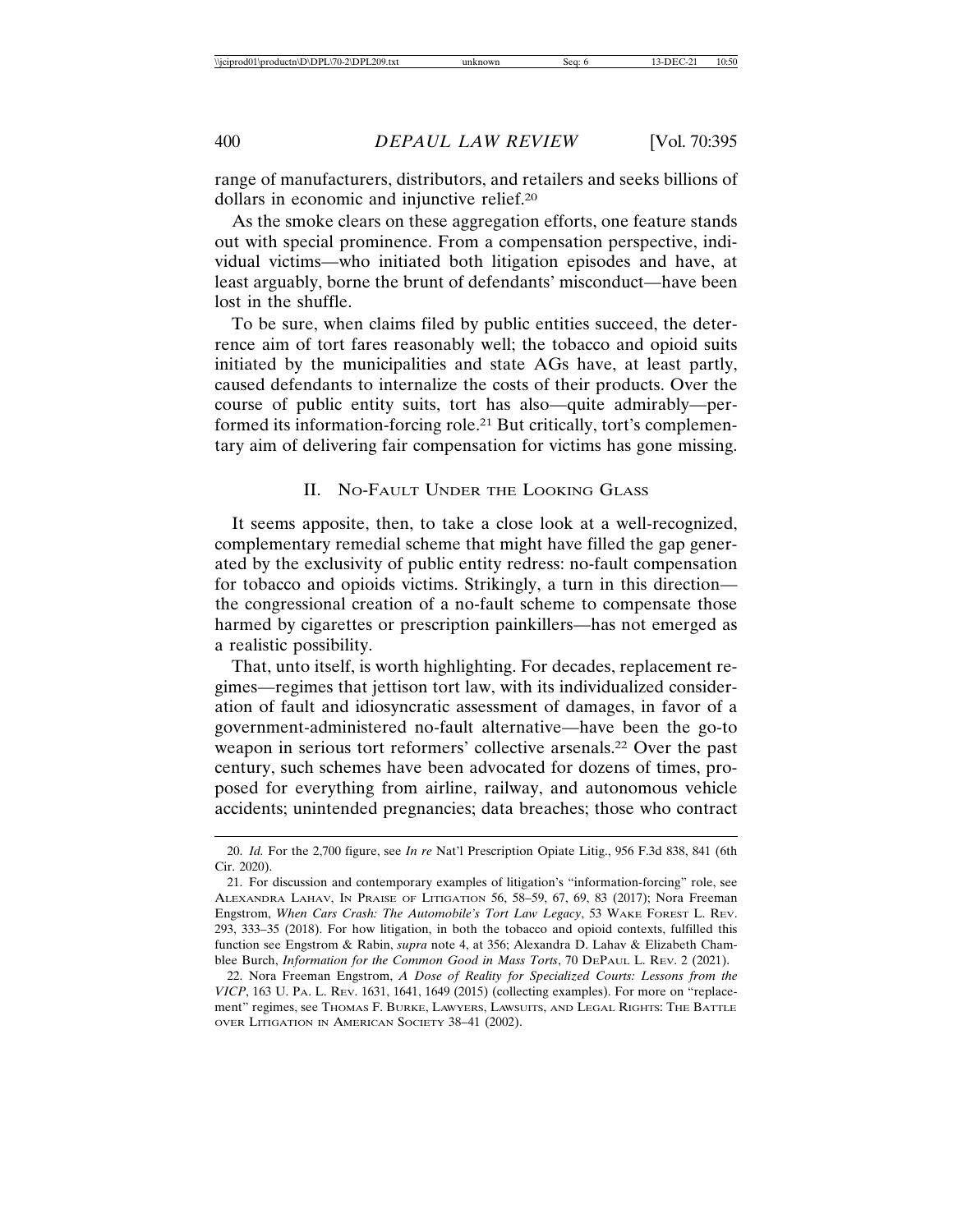HIV after a blood transfusion; to those injured in schoolyard play, those hurt in athletic competition, those injured in the course of medical treatment; those harmed following contact with (variously) prescription drugs, medical devices, contraceptives, lead paint, and firearms.<sup>23</sup> And, certain no-fault regimes—including for vaccines,<sup>24</sup> work-related accidents,<sup>25</sup> motor vehicle accidents,<sup>26</sup> black-lung disease,<sup>27</sup> neurological birth injury,<sup>28</sup> the September 11th terrorist attacks,<sup>29</sup> and nuclear accidents<sup>30</sup>—have been enacted.

23. *See* Engstrom, *supra* note 22, at 1641 (collecting examples); Kenneth S. Abraham & Robert L. Rabin, *Automated Vehicles and Manufacturer Responsibility for Accidents: A New Legal Regime for a New Era*, 105 VA. L. REV. 127, 147 (2019) (proposing a system of "manufacture enterprise liability" to govern auto accidents once autonomous vehicles comprise a sufficient share of the auto market); Tracy Hresko Pearl, *Compensation at the Crossroads: Autonomous Vehicles & Alternative Victim Compensation Schemes*, 60 WM. & MARY L. REV. 1827, 1833–34 (2019) (proposing the creation of an autonomous vehicle crash victim compensation fund administered by the National Highway Traffic Safety Administration and financed by a tax levied on the sale of all fully autonomous vehicles); *see generally* Eric Lindenfeld, *The Unintended Pregnancy Crisis: A No-Fault Fix*, 17 MARQ. BENEFITS & SOC. WELFARE L. REV. 285 (2016) (proposing a no-fault scheme for those whose contraceptive products fail); Max Meglio, Note, *Embracing Insecurity: Harm Reduction Through a No-Fault Approach to Consumer Data Breach* Litigation, 61 B.C. L. REV. 1223 (2020) (proposing a no-fault scheme to compensate data breach victims).

24. 42 U.S.C. § 300aa–22(b)(1).

25. For a discussion of the widespread enactment of workers' compensation in the early years of the last century, see generally JOHN FABIAN WITT, THE ACCIDENTAL REPUBLIC: CRIPPLED WORKINGMEN, DESTITUTE WIDOWS, AND THE REMAKING OF AMERICAN LAW (2006); PRICE V. FISHBACK & SHAWN EVERETT KANTOR, A PRELUDE TO THE WELFARE STATE: THE ORIGINS OF WORKERS' COMPENSATION (2000).

26. *See, e.g.*, ROBERT E. KEETON & JEFFREY O'CONNELL, BASIC PROTECTION FOR THE TRAF-FIC VICTIM: A BLUEPRINT FOR REFORMING AUTOMOBILE INSURANCE (1965) (proposing the enactment of automobile no-fault compensation); Nora Freeman Engstrom, *An Alternative Explanation for No-Fault's "Demise"*, 61 DEPAUL L. REV. 303, 306 (2012) (explaining that, between 1971 and 1976, some form of automobile no-fault was enacted in more than two-dozen states, and, of those, sixteen states enacted laws that restricted motorists' right to sue—but that, "[a] handful of states (Colorado, Connecticut, Georgia, Nevada, New Jersey, and Pennsylvania) have, in recent years, repealed their mandatory no-fault legislation").

27. Black Lung Benefits Act, 30 U.S.C. §§ 901–945. For additional perspective, see Robert L. Rabin, *The Renaissance of Accident Law Plans Revisited*, 64 MD. L. REV. 699, 703–06 (2005); Allen R. Prunty & Mark E. Solomons, *The Federal Black Lung Program: Its Evolution and Current Issues*, 91 W. VA. L. REV. 665, 666–67 (1989).

28. Birth injury funds have only been enacted in Florida and Virginia. For a discussion of these funds, see Rabin, *supra* note 27, at 708–10; Gil Siegal et al., *Adjudicating Severe Birth Injury Claims in Florida and Virginia: The Experience of a Landmark Experiment in Personal Injury Compensation*, 34 AM. J. L. & MED. 489, 490 (2008); David M. Studdert et al., *The Jury Is Still In: Florida's Birth-Related Neurological Injury Compensation Plan after a Decade*, 25 J. HEALTH POL., POL'Y & L. 499, 499 (2000). Some have called for expanded adoption. *E.g.*, Baldemar Gonzalez, *When Tort Falls Short: Crisis, Malpractice Liability, and Women's Healthcare Access*, 119 COLUM. L. REV. 1099, 1120–21 (2019).

29. Air Transportation Safety and System Stabilization Act, Pub. L. No. 107-42 § 405(b)(2), 115 Stat. 230, 238 (2001) (codified as amended at 49 U.S.C. § 40101). For discussion of the September 11th Victim Compensation Fund, see generally Robert L. Rabin, *The September 11th*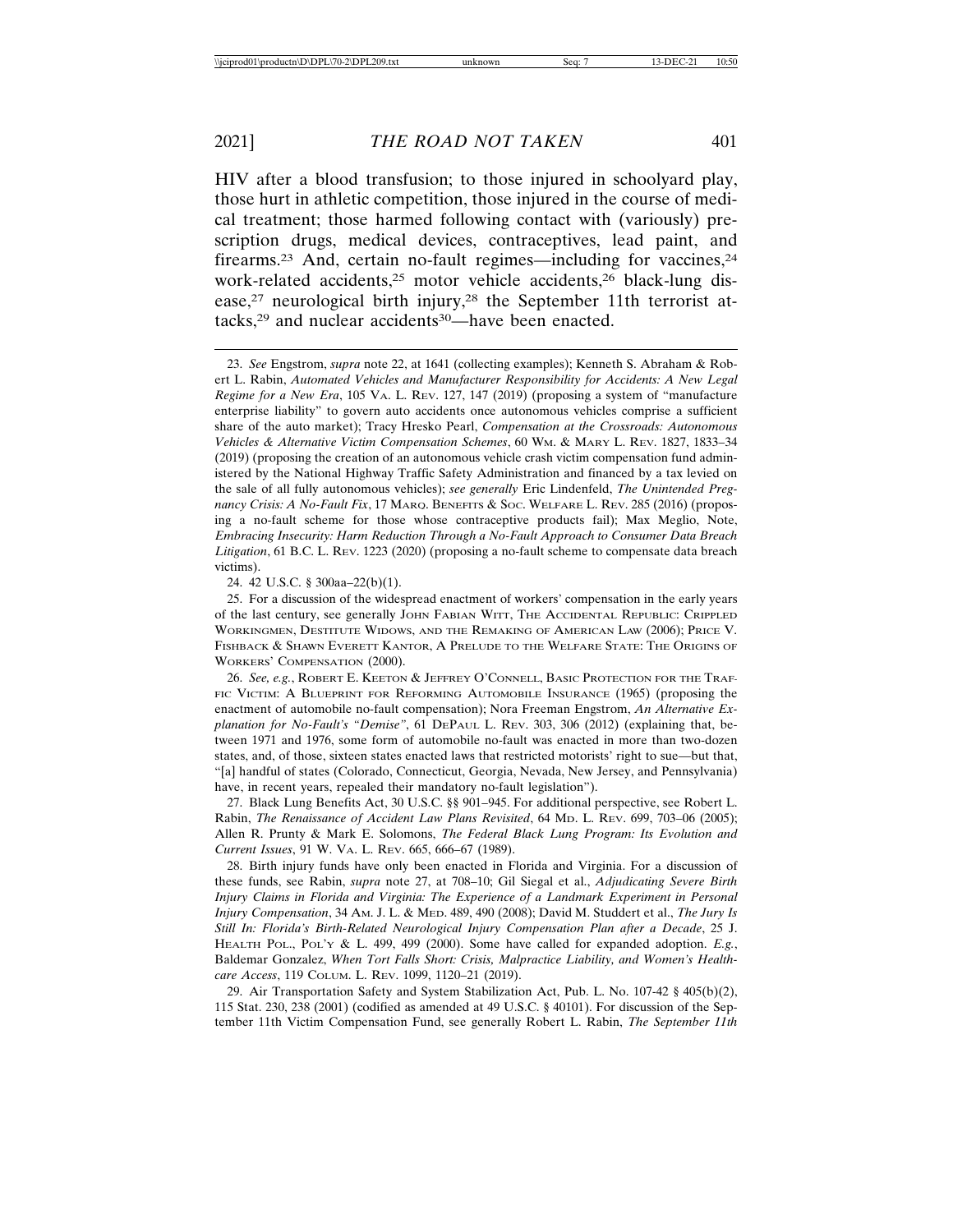How is it, then, that few have thought that a no-fault regime was the solution to injuries caused by tobacco or opioids—and no such scheme has ever been seriously debated, much less enacted?31 We chalk this omission up to three realities.

The first is the recognition that we lack the will and capacity to strike a political compromise of this magnitude. For evidence that forging such compromises is hard, one need look no further than asbestos. Starting in the 1980s, asbestos cases filed by individual victims "flooded" the U.S. court system.32 The court system did not respond to this deluge with particular grace.33 Indeed, the mess was sufficiently objectionable that the Supreme Court twice implored Congress to step in to help solve the crisis caused by the "elephantine mass of asbestos cases."34 Congress tried—but repeatedly failed.35 From 1973

*Victim Compensation Fund: A Circumscribed Response or an Auspicious Model?*, 53 DEPAUL L. REV. 769 (2003).

30. Price-Anderson Act, Pub. L. No. 85-256, 71 Stat. 576 (1957) (codified as amended in disparate sections of 42 U.S.C. § 2210). For more on the Price-Anderson Act, see Robert L. Rabin, *Some Thoughts on the Efficacy of a Mass Toxics Administrative Compensation Scheme*, 52 MD. L. REV. 951, 955–58 (1993).

31. To be sure, there have been scattered suggestions to enact a tobacco compensation scheme. *See, e.g.*, DONALD G. GIFFORD, SUING THE TOBACCO AND LEAD PIGMENT INDUSTRIES: GOVERNMENT LITIGATION AS PUBLIC HEALTH PRESCRIPTION 222–23 (2010) (advocating an administrative compensation scheme for victims of tobacco-related disease, financed by an excise tax on cigarettes); Jon D. Hanson et al., *Smokers' Compensation: Toward a Blueprint for Federal Regulation of Cigarette Manufacturers*, 22 S. ILL. L.J. 519, 521–22 (1998) (proposing a workers' compensation-like scheme in which injured smokers would recover medical expenses directly from tobacco manufacturers, with claims adjudicated by an administrative tribunal); Paul A. LeBel, *Beginning the Endgame: The Search for an Injury Compensation System Alternative to Tort Liability for Tobacco-Related Harms*, 24 N. KY. L. REV. 457, 461 (1997) (sketching desirable features of a no-fault compensation scheme for tobacco). But the proposals never struck a responsive chord in the public policy forum. *See* Sharon Milberger et al., *Tobacco manufacturers'* defence against plaintiffs' claims of cancer çausation: throwing mud at the wall and hoping some *of it will stick*, 15 TOBACCO CONTROL 17, 25 (2006) (observing, in passing, that "[t]he federal government could create a new national system to compensate injured smokers, as it has done for persons with black lung disease . . . and vaccine-related injuries" while recognizing that "there is no serious consideration of this idea in Washington, DC").

32. Deborah R. Hensler, *Asbestos Litigation in the United States: Triumph and Failure of the Civil Justice System*, 12 CONN. INS. L.J. 255, 257–58 (2005).

33. As the Judicial Conference Ad Hoc Committee on Asbestos Litigation put it:

The most objectionable aspects of asbestos litigation can be briefly summarized: dockets in both federal and state courts continue to grow; long delays are routine; trials are too long; the same issues are litigated over and over; transaction costs exceed the victims' recovery by nearly two to one; exhaustion of assets threatens and distorts the process; and future claimants may lose altogether.

SUMMARY OF THE REPORT OF THE JUDICIAL CONFERENCE AD HOC COMMITTEE ON ASBESTOS LITIGATION 3 (Mar. 1991).

34. For "elephantine mass," see Ortiz v. Fibreboard Corp., 527 U.S. 815, 821 (1999). For calls to action, see *id.* at 821 n.1, 865 (Rehnquist J., concurring); Amchem Prods., Inc. v. Windsor, 521 U.S. 591, 628–29 (1997). The call was reiterated and amplified in REPORT OF THE PROCEEDINGS OF THE JUDICIAL CONFERENCE OF THE UNITED STATES 33 (Mar. 12, 1991).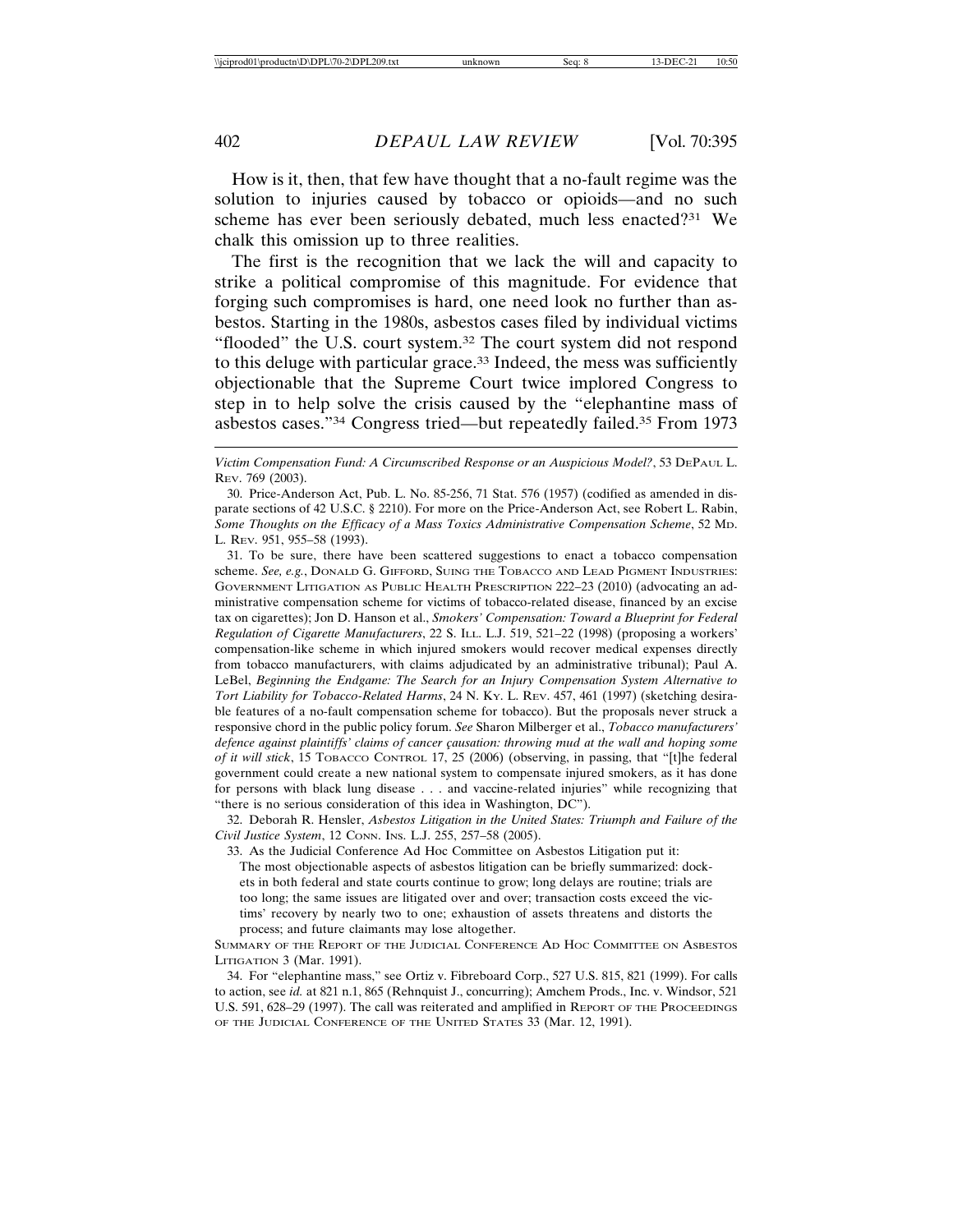through 2011, Congress convened more than thirty-five hearings and introduced fifty significant bills on asbestos-compensation issues.36 Despite that flurry of activity, however, Congress ultimately enacted only one bill into law, and that bill only altered the rules of bankruptcy.37 In the face of such political paralysis—which has, by all accounts, gotten only worse with time—one can quickly understand why the prospects of a no-fault scheme to address other hot-button crises have been viewed as dim.<sup>38</sup>

A second explanatory variable is the stubborn fact that the no-fault systems we *have* adopted in the United States have mixed scorecards, at best.39 These systems were adopted with high hopes that moving from a tort-based system to a no-fault system would markedly stream-

37. In particular, Congress amended the Bankruptcy Code in 1994 to include § 524(g). For more on § 524(g) and its effect, see generally S. Todd Brown, *Section 524(g) Without Compromise: Voting Rights and the Asbestos Bankruptcy Paradox*, 2008 COLUM. BUS. L. REV. 841 (2008).

38. *See generally* Robert L. Rabin, *Some Reflections on the Process of Tort Reform*, 25 SAN DIEGO L. REV. 13 (1988) (explaining that the two principal no-fault movements of the twentieth century—workers' compensation, enacted in nearly every state from 1910 through 1921, and motor vehicle compensation, enacted in more than two dozen states between 1971 and 1976 corresponded to broader ideologically-based sociopolitical movements: Progressive Era reform in the case of workers compensation and Public Interest era reform of the late 1960s in the case of auto no-fault and theorizing that "the fundamental structure of rights to reparation and responsibilities for harm is likely to be altered only when tort reform rides on the coattails of a more powerful ideological impulse").

39. *See* Nora Freeman Engstrom, *Exit, Adversarialism, and the Stubborn Persistence of Tort*, 6 J. TORT L. 75, 78 (2013) (concluding that "all four of our most ambitious no-fault experiments have, in certain respects, failed"). Importantly, this negative assessment only applies to prospective schemes (*i.e.*, those schemes devised to compensate a continuing stream of claimants going forward). Ex post schemes that respond to a singular event (*e.g.*, the September 11th Victim

<sup>35.</sup> As one commentator aptly observes: "For almost as long as there has been substantial asbestos litigation, there have been federal legislative efforts to address the problems arising therefrom. But so far these efforts have not resulted in a solution." James L. Stengel, *The Asbestos End-Game*, 62 N.Y.U. ANN. SURV. AM. L. 223, 241 (2006).

<sup>36.</sup> *See* JEB BARNES, DUST-UP: ASBESTOS LITIGATION AND THE FAILURE OF COMMONSENSE POLICY REFORM 32 (2011). The bill that had the best chance of passage came in 2004. Titled the Fairness in Asbestos Injury Compensation Act ("FAIR" Act), it would have supplanted the court-based system of asbestos injury compensation with a \$140 billion privately-funded, government administered no-fault compensation fund. Christopher J. O'Malley, *Breaking Asbestos Litigation's Chokehold on the American Judiciary*, 2008 U. I<sub>LL</sub>. L. REV. 1101, 1111 (2008). The fund would have compensated claimants according to published bright-line medical criteria and capped attorneys' fees at five percent. *Id.* at 1117. Despite some bipartisan support, the bill never passed the Senate. Republicans warned that the trust would be inundated with fraudulent or insignificant claims and also that the trust would grow and become a permanent fixture in the federal bureaucracy—as, once it was depleted, the temptation to replenish the fund with taxpayer dollars would be impossible to resist. Democrats argued that the bill was underfunded, favored corporate interests, and closed the courthouse door to injured individuals. Finally, corporations worried that the FAIR Act would allow victims to return to court upon the trust's insolvency. For further discussion, see Patrick M. Hanlon & Anne Smetak, *Asbestos Changes*, 62 N.Y.U. ANN. SURV. AM. L. 525, 580–93 (2007).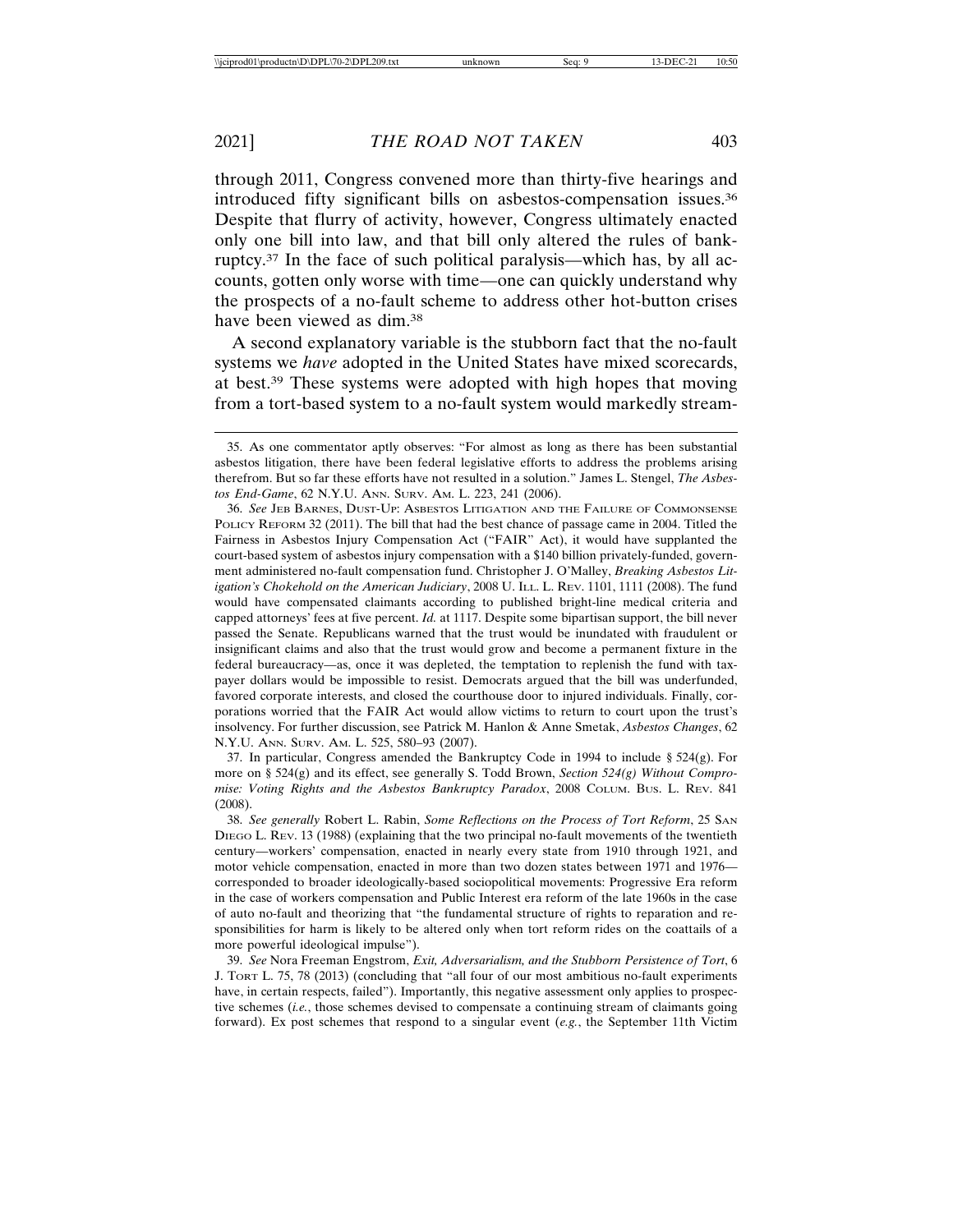line procedures, promote predictability, speed payments, limit court congestion, quell combativeness, and reduce the need for attorney involvement. Yet nearly all of the U.S. experiments with no-fault systems have been, at bottom, a disappointment. No-fault mechanisms have become plagued by the problem of exit, as claimants seeking full compensation make end-runs around no-fault, either to evade the regime entirely or to supplement no-fault's comparatively stingy benefits with more generous payments, available only within traditional tort.40 Or, they have become bogged down by adversarialism, marked by longer times to make decisions and increased combativeness, attorney involvement, and the utilization of formal (rather than informal) adjudicatory procedures.41 This mixed track record casts a shadow when it comes to undertaking further ambitious reforms.

Finally, both tobacco and opioid claimants pose a particular challenge for no-fault advocates. Particularly in recent decades, policy reformers have generally been able to overcome legislative inertia and deeply ingrained resistance to no-fault schemes only when seeking reforms on behalf of especially sympathetic and undeniably "innocent" victims, such as newborns hurt during the course of birth, vaccineinjured children, and those killed by terrorists on September 11, 2001. 42 Cigarette and opioid victims are seen differently. In fact, in public opinion polls, respondents have consistently blamed smokers, rather than cigarette companies, "for the health problems faced by smokers in this country."43 And, albeit to a lesser extent, Americans have

compensation Fund) boast a much better track record. *See id.* at 79 n.17 (distinguishing between ex post and prospective schemes); Rabin, *supra* note 27, at 710 (same).

<sup>40.</sup> *See generally* Engstrom, *supra* note 39. For evidence in the auto sphere, where claimants have gotten increasing adept at "piercing" tort thresholds and making their way into the tort system, see JAMES M. ANDERSON ET AL., THE U.S. EXPERIENCE WITH NO-FAULT AUTOMOBILE INSURANCE: A RETROSPECTIVE xv-xvi (2010); Engstrom, *supra* note 26, at 375–79. For discussion of the extensive resort to third-party tort litigation against product manufacturers by employees injured in the workplace, see Robert L. Rabin, *Accommodating Tort Law: Alternative Remedies for Workplace Injuries*, 69 RUTGERS L. REV. 1119, 1122 (2017). For how exit has afflicted Florida's birth injury fund, see David M. Studdert & Troyen A. Brennan, *Toward a Workable Model of "No-Fault" Compensation for Medical Injury in the United States*, 27 AM. J. L. & MED. 225, 240 (2001); Studdert et al., *supra* note 28, at 523.

<sup>41.</sup> *See generally* Engstrom, *supra* note 39. For how adversarialism has plagued workers' compensation, see *id.* at 86–88. For how it has eroded Florida's birth injury fund, see *id.* at 110–13. For how adversarialism has plagued the Vaccine Injury Compensation Program, see Engstrom, *supra* note 22, at 1674–77.

<sup>42.</sup> *See* Rabin, *supra* note 27, at 706, 718–19.

<sup>43.</sup> *See* THOMAS R. MARSHALL, PUBLIC OPINION, PUBLIC POLICY, AND SMOKING: THE TRANSFORMATION OF AMERICAN ATTITUDES AND CIGARETTE USE, 1890–2016 131–32 (2016) (reporting on polls finding that roughly sixty-five percent of Americans blame smokers "for the health problems faced by smokers in this country," whereas only approximately one-quarter of Americans blame cigarette companies); *Tobacco and Smoking*, GALLUP, https://